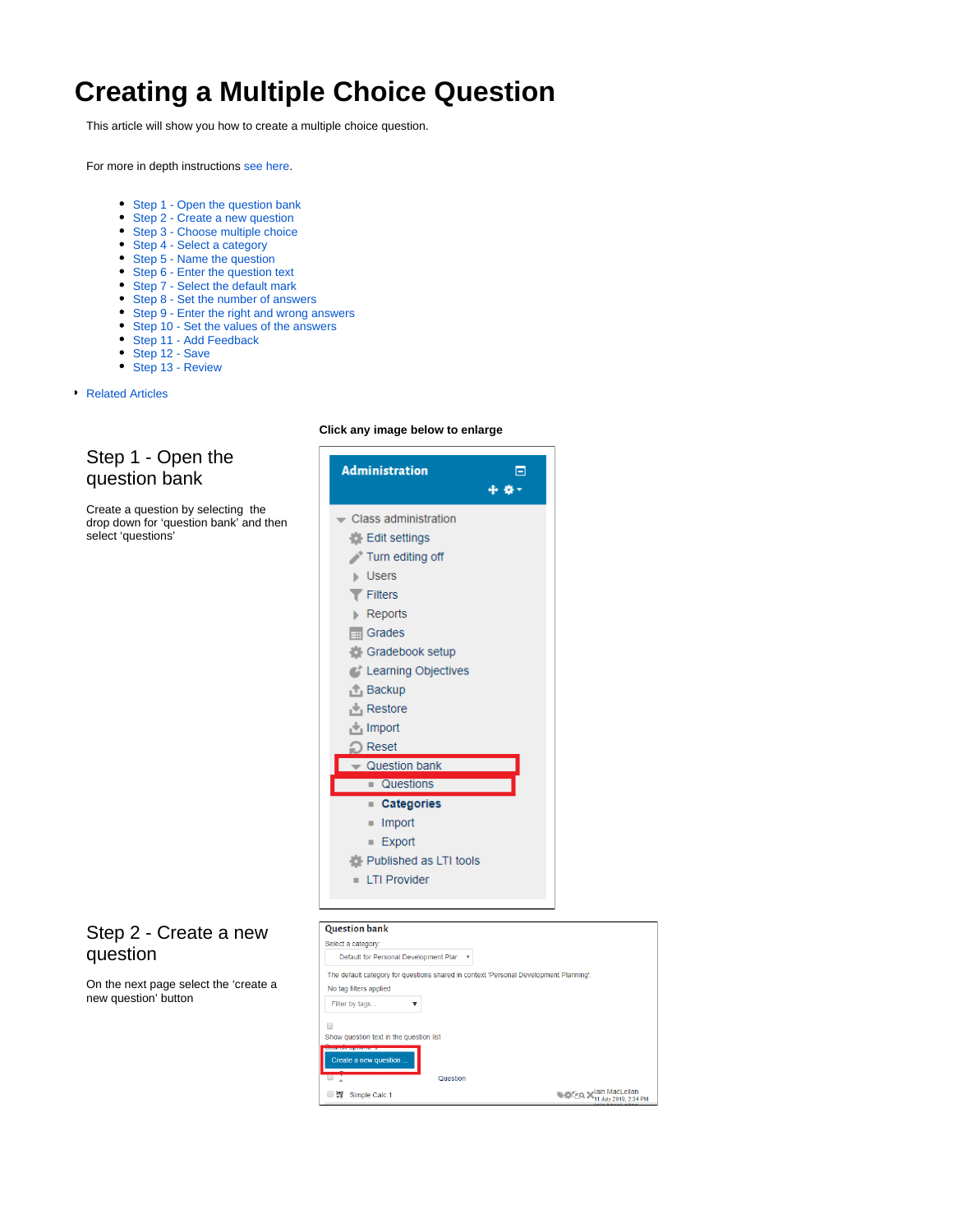#### <span id="page-1-0"></span>Step 3 - Choose multiple choice

Select 'multiple choice' from the list then click 'Add'

|                              | Choose a question type to add        |  |                                     | $\mathsf{x}$ |  |
|------------------------------|--------------------------------------|--|-------------------------------------|--------------|--|
| QUESTIONS                    |                                      |  | Allows the selection of a single or |              |  |
| - ∷⊟<br>$\circledcirc$       | Multiple choice                      |  | multiple responses from a pre-      |              |  |
|                              | True/False                           |  | defined list.                       |              |  |
| ᆷ                            | Short answer                         |  |                                     |              |  |
|                              | $\frac{12}{2}$ Numerical             |  |                                     |              |  |
| $\frac{2+2}{2}$<br>$\bigcap$ | Calculated                           |  |                                     |              |  |
| E                            | Essay                                |  |                                     |              |  |
| ∺<br>$\bigcirc$              | Matching                             |  |                                     |              |  |
|                              | • <sup>2</sup> : Random short-answer |  |                                     |              |  |
| matching                     |                                      |  |                                     |              |  |
| п.,                          | Embedded answers                     |  |                                     |              |  |
| (Cloze)                      |                                      |  |                                     |              |  |
| $\frac{2+2}{2}$              | Calculated multichoice               |  |                                     |              |  |
| $\frac{2+2}{2}$              | Calculated simple                    |  |                                     |              |  |
| $ {\rm Cr} $                 | CodeRunner                           |  |                                     |              |  |

#### <span id="page-1-1"></span>Step 4 - Select a category

Select which category you want the question to be added to in the question bank

#### <span id="page-1-2"></span>Step 5 - Name the questio

Enter a question name, this will **not** be shown to students but should help identify the

#### <span id="page-1-3"></span>Step 6 questio

| General  |                                         |                                                                               |
|----------|-----------------------------------------|-------------------------------------------------------------------------------|
|          |                                         |                                                                               |
|          | Category                                | Default for Personal Development Planni<br>$\boldsymbol{\mathrm{v}}$          |
|          |                                         | <b>Class: Personal Development Planning</b>                                   |
|          | Question name <sup>**</sup>             | Default for Personal Development Planning (2)                                 |
|          |                                         | Quiz 1 (11)                                                                   |
|          | Question text <sup>*</sup>              |                                                                               |
|          |                                         | 這<br>$0 -$<br>H<br>8<br>ें<br>$A_A \blacktriangleright$<br>B<br>$\frac{1}{2}$ |
|          |                                         |                                                                               |
|          |                                         |                                                                               |
|          |                                         |                                                                               |
|          |                                         |                                                                               |
|          |                                         |                                                                               |
|          |                                         |                                                                               |
|          |                                         |                                                                               |
| Category | Default for Personal Development Planni | ۰                                                                             |

| λn                                                                           | Calcyory                    | Delatit for Fersonal Development Fights                                                                                                 |
|------------------------------------------------------------------------------|-----------------------------|-----------------------------------------------------------------------------------------------------------------------------------------|
|                                                                              | Question name <sup>**</sup> | Multi Choice PDP Question 4                                                                                                             |
| estion name, this will not be<br>tudents but should help<br>question for you | Question text <sup>*</sup>  | 這<br>. 8<br>恣<br>₩<br>狂<br>e<br>$\overline{\mathbb{R}}$<br>$\mathbb Q$<br>m<br>B<br>$A_4 =$<br>$\mathbb{A}^*$<br>$\blacksquare$         |
|                                                                              |                             | What decades were the most important in the development of this topic?                                                                  |
|                                                                              |                             |                                                                                                                                         |
| - Enter the<br>n text                                                        | Category                    | Default for Personal Development Planni v                                                                                               |
|                                                                              | Question name <sup>**</sup> | Multi Choice PDP Question 4                                                                                                             |
|                                                                              | Question text <sup>**</sup> | 這<br>$rac{1}{2}$<br>這<br>. 8<br>恣<br>$\overline{\mathbb{R}}$<br>e<br>û<br>1 ⊕ .<br>B<br>$\mathbb{A}^*$<br>$A_{\rm A}$<br>$\blacksquare$ |
|                                                                              |                             | What decades were the most important in the development of this topic?                                                                  |

### <span id="page-1-4"></span>Step 7 - Select the default mark

This sets the maximum mark for this question.

#### <span id="page-1-5"></span>Step 8 - Set the number of answers

<span id="page-1-6"></span>Select if you want there to be one or more correct answers

| ID number (?)            |                         |  |
|--------------------------|-------------------------|--|
| One or multiple answers? | One answer only         |  |
| Shuffle the choices? 2   |                         |  |
| Number the choices?      | $a_{1}, b_{1}, c_{2}, $ |  |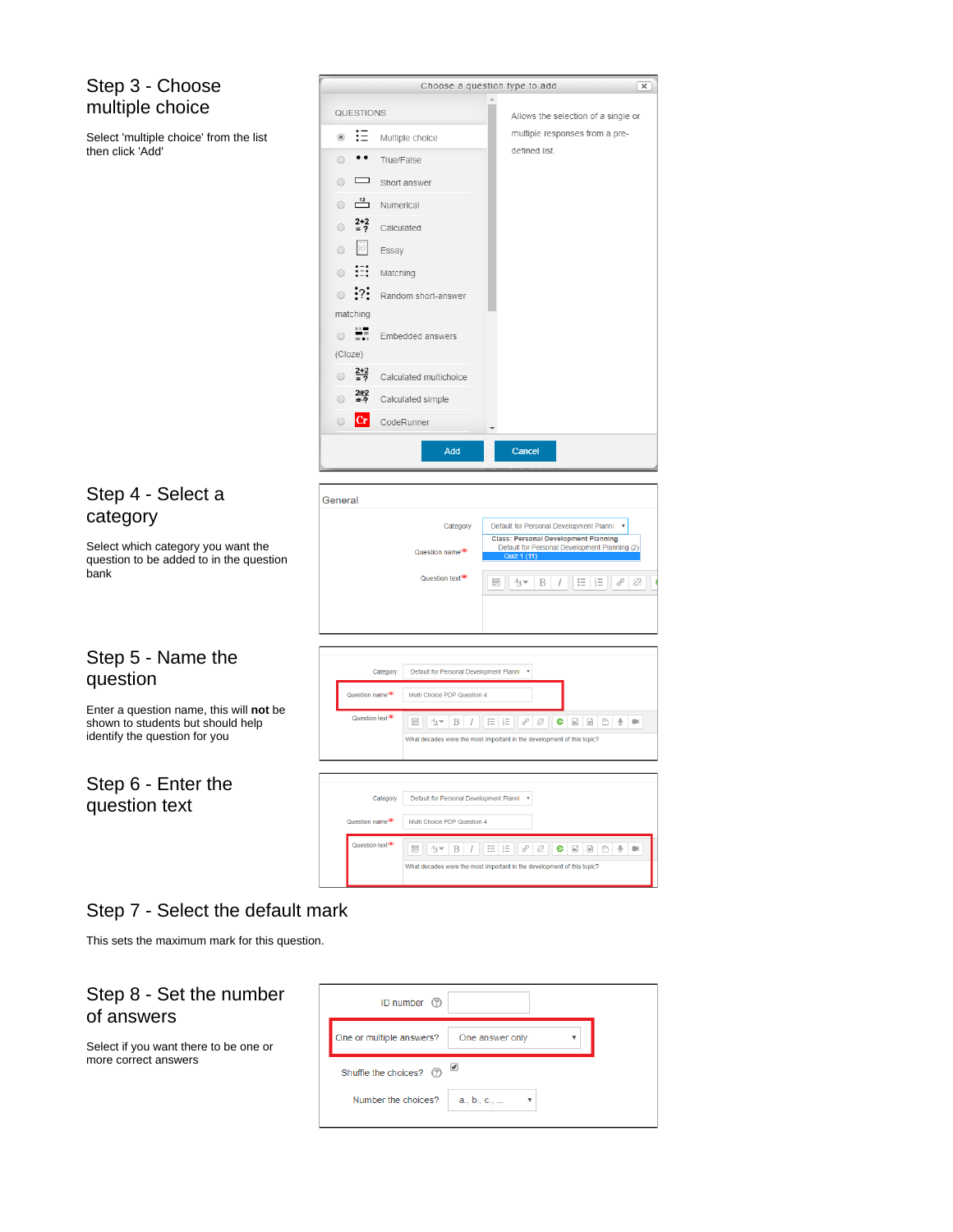#### Step 9 - Enter the right and wrong answers

Enter your answers in the 'choice' sections

#### <span id="page-2-0"></span>Step 10 - Set the values of the answers

Select the percentage that each choice will be worth.





#### <span id="page-2-1"></span>Step 11 - Add Feedback

You can add feedback under each choice as well to help students understand where they went wrong or why they were correct.

<span id="page-2-3"></span><span id="page-2-2"></span>

| Step 12 - Save                                                               | <b>Multiple tries</b>                                                                                                                     |  |  |  |
|------------------------------------------------------------------------------|-------------------------------------------------------------------------------------------------------------------------------------------|--|--|--|
| Click save changes to add the question<br>to category                        | Tags<br>ь                                                                                                                                 |  |  |  |
|                                                                              | Save changes and continue editing<br>Save changes<br>Cancel<br>There are required fields in this form marked $*$                          |  |  |  |
| Step 13 - Review                                                             | Show question text in the question list<br>Search options                                                                                 |  |  |  |
| You will then be displayed with your<br>question and other questions in that | Create a new question<br>Ţ<br>∩<br>Question                                                                                               |  |  |  |
| category. You can click the magnifying<br>to preview the                     | lain MacLellan<br>Simple Calculated Example 1 Quiz 2<br>25.2<br>With selected:<br>Example Category 3 (1)<br>Move to $>>$<br><b>Delete</b> |  |  |  |
| glass icon<br>to further<br>question or the cog<br>edit it                   |                                                                                                                                           |  |  |  |

For information on adding questions to your quiz see the 'Adding Questions To Your Quiz' section of [Creating Quiz Questions](https://wiki.lte.strath.ac.uk/display/MS/Creating+Quiz+Questions)

## <span id="page-2-4"></span>Related Articles

- [Disability Adjustments, Including Extra Time](https://wiki.lte.strath.ac.uk/display/MS/Disability+Adjustments%2C+Including+Extra+Time) (Myplace Support)
	- $\circ$  [feedback](https://wiki.lte.strath.ac.uk/label/feedback)
	- [assessment](https://wiki.lte.strath.ac.uk/label/assessment)
	- $\circ$  [quiz](https://wiki.lte.strath.ac.uk/label/quiz)
	- $\circ$  [extra](https://wiki.lte.strath.ac.uk/label/extra)
	- $\circ$  [time](https://wiki.lte.strath.ac.uk/label/time) <sup>o</sup> [disability](https://wiki.lte.strath.ac.uk/label/disability)
	- [adjustment](https://wiki.lte.strath.ac.uk/label/adjustment)
	- <sup>o</sup> [exam](https://wiki.lte.strath.ac.uk/label/exam)
	- <sup>o</sup> [staff](https://wiki.lte.strath.ac.uk/label/staff)
	- <sup>o</sup> [update](https://wiki.lte.strath.ac.uk/label/update)
	-
	- o [overrides](https://wiki.lte.strath.ac.uk/label/overrides)